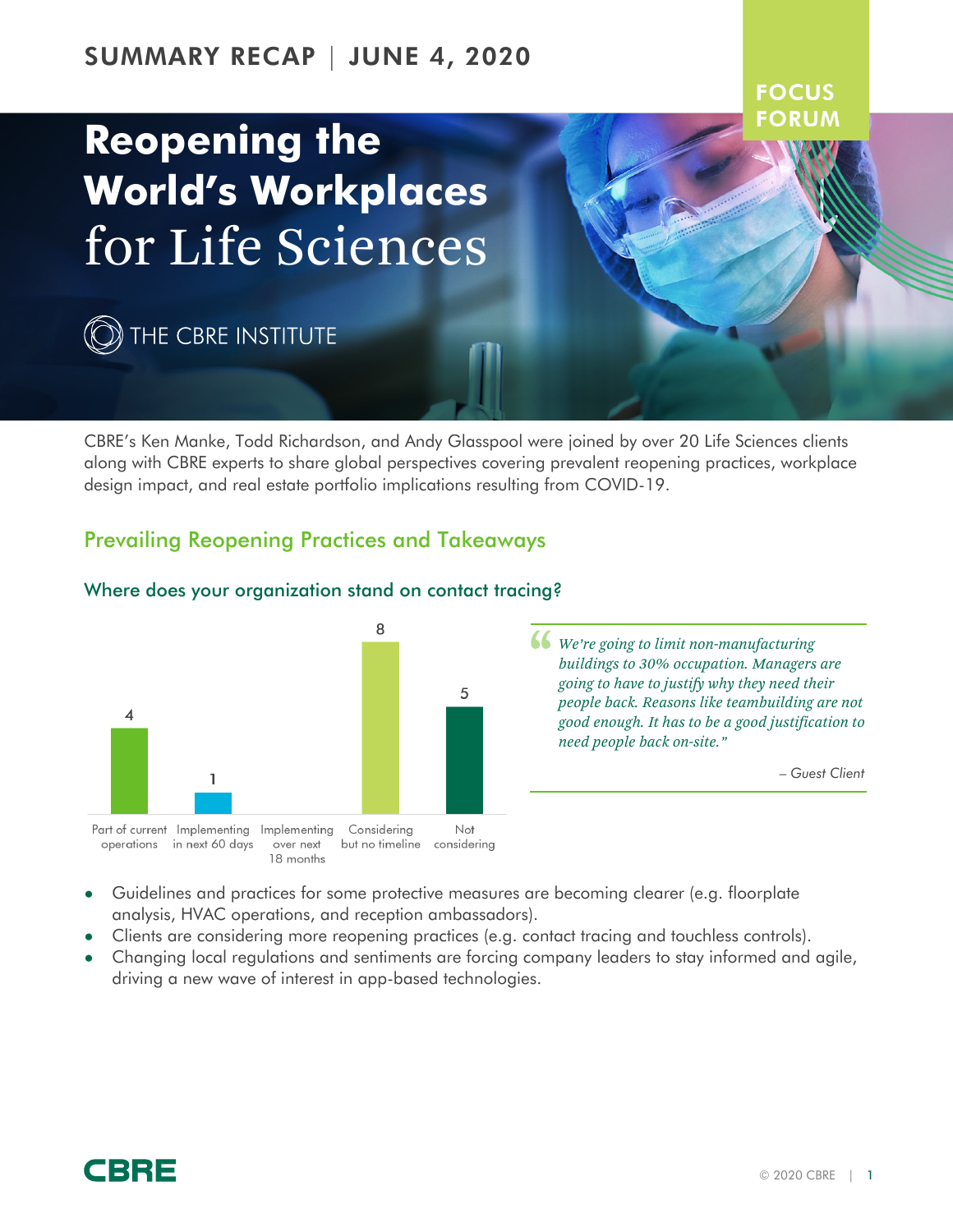#### Where does your organization stand on touchless retrofits?



A greater consideration for employee mindset and the need to feel informed, safe, and confident, otherwise productivity will be impacted when employees shift their focus toward self-protection.



#### Where does your organization stand on temperature screening?

*In terms of temperature screening, one of the things that we've been doing and that's been governing our return to work has been about setting central guidelines from a global perspective and then applying them where applicable around the world..."*

*– Guest Client*

# Workplace Design Considerations and Takeaways

- Most occupiers are rethinking and reopening their workplaces and taking a very cautious 20% approach to occupancy levels.
- CBRE expects workplaces to look and feel very different, but this is not the end of activity-based or shared resource workplace design.
- Distributed work from home options and policies will expand.
- The future role of the workplace will see an increased focus on health, relaxation of occupational densities, and technology to manage access and building occupancy.
- *What do our associates have in their hand to control their safety? We have five fingers and five golden rules in the company. What matters is what you have in your hand. Social distance, handwashing, covering your mouth, reliability on cleanliness, and staying home when sick. These are things you can do any time and that are within your control."*

*– Guest Client*

All participating clients view their employers as accommodating greater flexibility in ways of working.